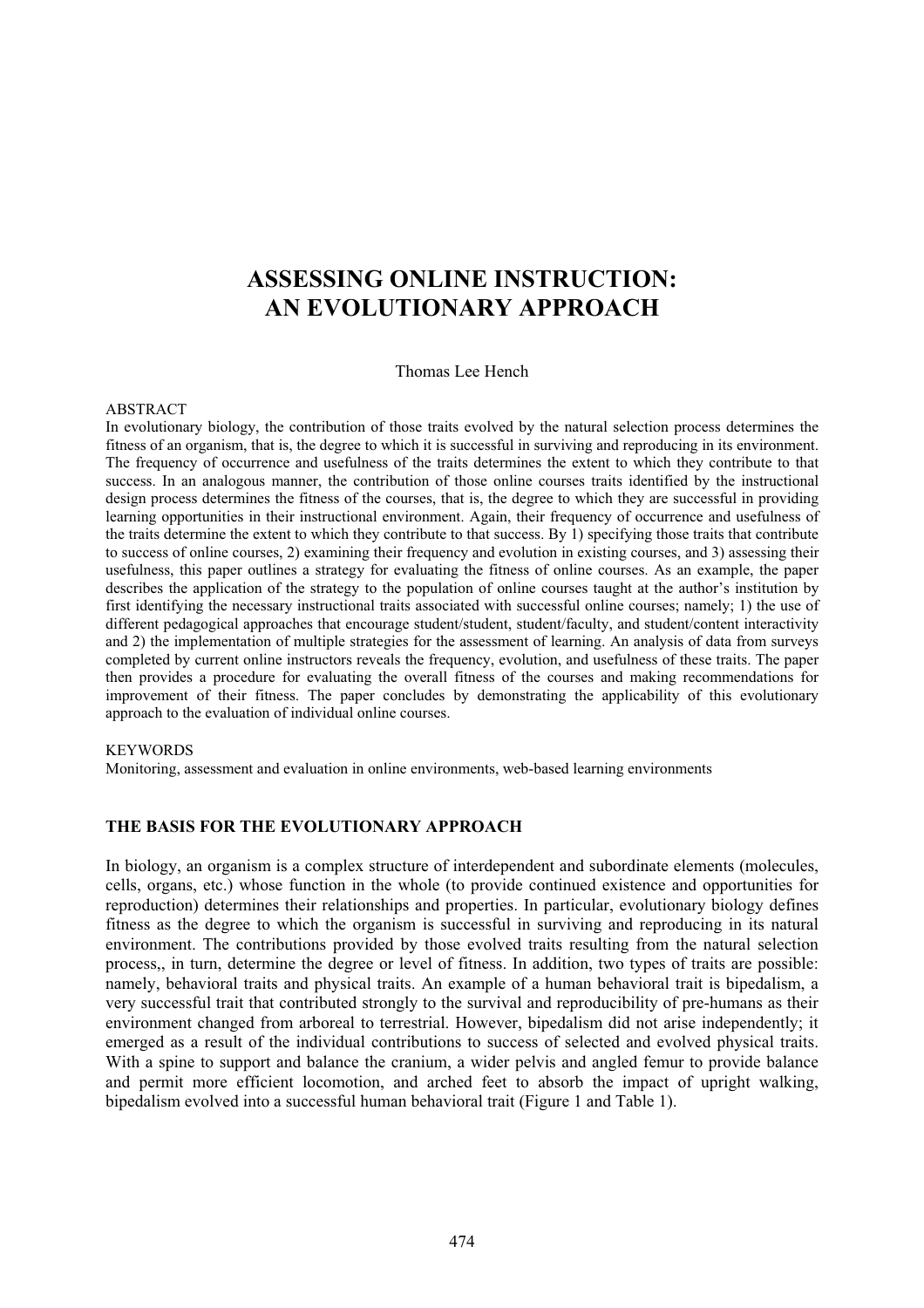

Table 1. Bipedalism physical traits



Thus, the combined contributions of these successful physical traits enabled the successful behavioral trait of bipedalism to emerge and thus provide an enhanced level of fitness for pre-humans. Human speech and tool-making are further examples of this interdependent action of traits.

In an analogous manner, a population of online courses taught at an institution may function as an organism in that it possesses a complex structure of interdependent and subordinate elements (students, instructors, courses, etc.) whose relations and properties are largely determined by their function in the whole (to provide continued opportunities for learning). In a similar manner, the fitness of a population of online courses is the degree to which they are successful in providing learning opportunities in their instructional environments. This level of success is found by assessing the contributions to success of those traits identified as essential by the instructional design (ID) process. More specifically, the ID process identifies interactivity and assessment as two "behavioral" or instructional traits necessary for successful online courses (Swan, 2004). In particular, successful courses should

- 1) Use different pedagogical approaches to encourage student/student, student/faculty, and student/content interactivity and
- 2) Implement multiple strategies for the assessment of learning.

In this paper, interactivity corresponds to the technological system's ability to establish the traits stated in 1) rather than social or behavioral interactions (Roblyer and Ekhaml, 2000).

Just as the combined contributions of physical traits enabled the emergence of successful behavioral traits, the necessary instructional traits previously identified arise as a result of the contributions to success of selected pedagogical traits. As shown in Figure 2 and Table 2, these pedagogical traits specified by the instructional design process consist of demonstrated techniques or methodologies selected to enable the emergence of the necessary "behavioral" or instructional traits (California State University, Chico, 2004; University System of Georgia, 2005).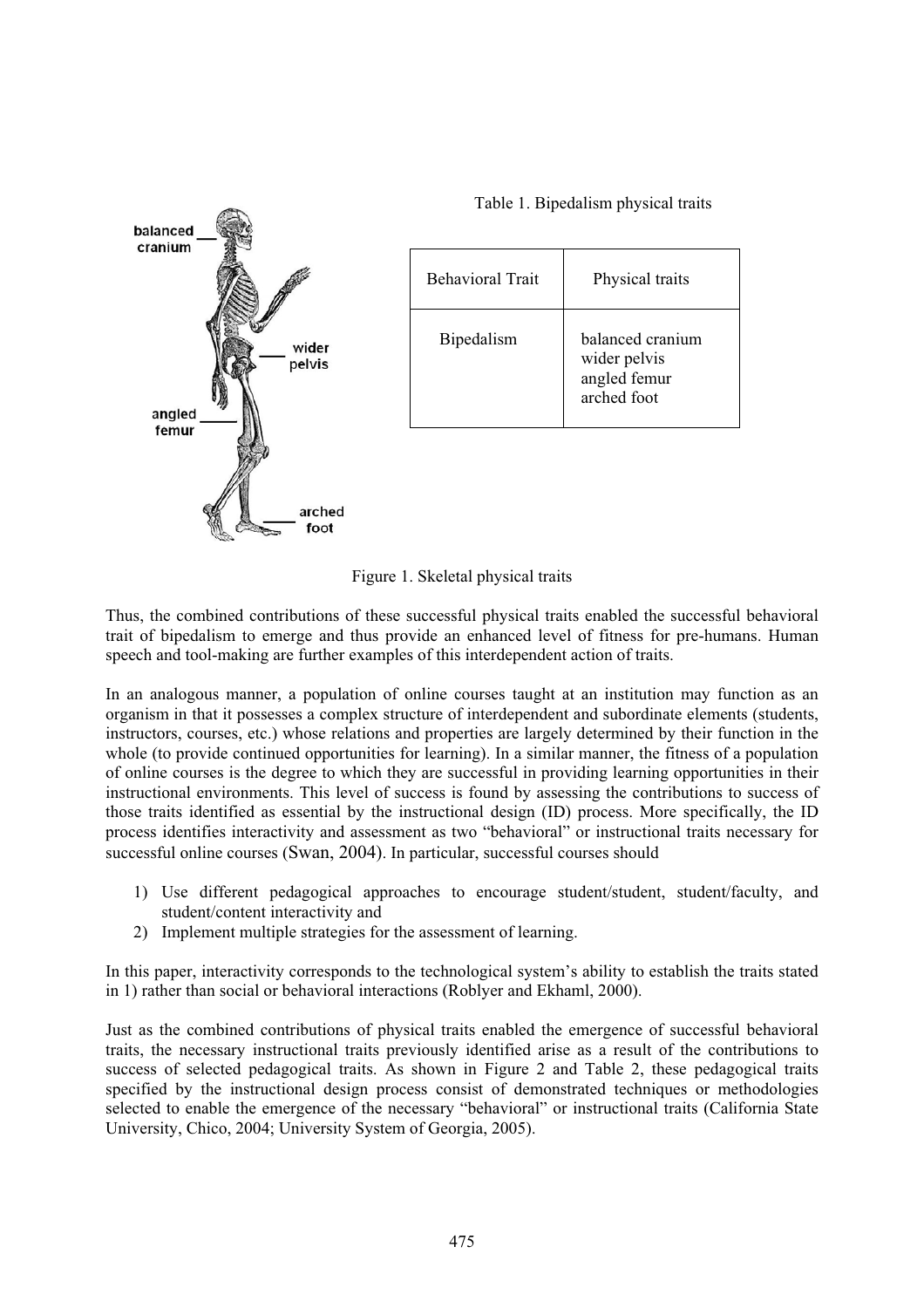| Table 2. Instructional and pedagogical traits |  |
|-----------------------------------------------|--|
|-----------------------------------------------|--|



Thus, an evaluation of the pedagogical traits contributions to success leads to an assessment of the overall success of the instructional traits and ultimately the fitness level for the online course population.

## **VALUATING TRAIT SUCCESS**

The success of a specific instructional trait depends upon two factors: the frequency at which the pedagogical traits occur in the online courses and their usefulness in these courses. For instance, pedagogical traits appearing at a high frequency and usefulness result in a positive contribution to the success of the instructional trait and, ultimately, the fitness. If, on the other hand, the pedagogical traits do not occur very often and when they do appear have little use, the result is a negative contribution to the success of the instructional trait and overall fitness. Furthermore, pedagogical traits occurring infrequently but with high usefulness or frequently occurring traits of limited usefulness contribute either positively or negatively to the success of the instructional trait. Consequently, these contributions are marginal. The Instructional Trait Success (ITS) diagram shown in Figure 3 summarizes these and other possibilities by graphically representing the contribution to success for any combination of frequency and usefulness. As indicated, the range of frequency is from 0 (no appearance of the traits) to 1 (the traits appears in every case) and the range of usefulness of the traits extends from 1 (not very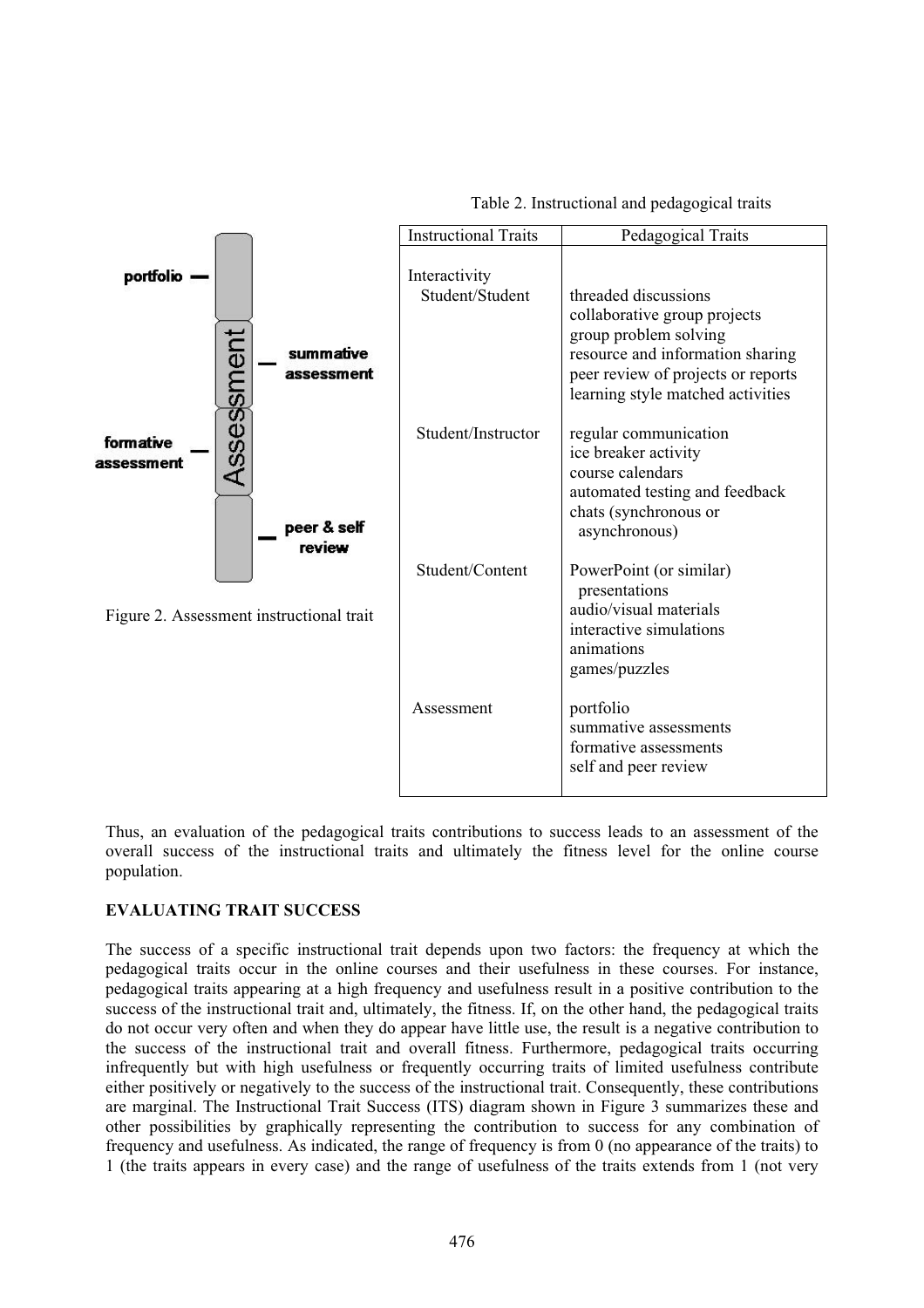useful) to 5 (very useful). Choosing a frequency of appearance of 50% or higher and a usefulness rated at 3 or above as the minimum criteria for a positive contribution to success allows for the division of the diagram into four quadrants of positive, marginal, and negative contributions to success.



#### **Instructional Trait Success Diagram**

Figure 3. Instructional trait success diagram

As previously mentioned, the success of a specific instructional trait depends both the frequency at which the associated pedagogical traits occur and their usefulness. To quantitatively refine the ITS diagram, the overall success level **S** of an instructional trait is algebraically defined as the product of the average usefulness and average frequency of the contributing pedagogical traits, or

### **S = Average Usefulness x Average Frequency**

Thus, possible instructional trait success levels range from 0 (pedagogical traits were not present in any case) to 5 (pedagogical traits were present in every case and were found to be very useful in all cases). In addition, the value of **S** increases in magnitude in the direction from the lower left-hand corner to the upper right-hand corner of the ITS diagram. Using the relationship between the usefulness and frequency for various values of **S** (indicated by the dotted lines in Figure 3), the ability to determine the level of success within each quadrant emerges. For example, **S** values that are located on the diagram in the positive contribution quadrant between the  $S = 3.5$  and  $S = 4.5$  confer a higher success level than values found between  $S = 2.5$  and  $S = 3.5$ . Just as importantly, success levels found in the upper lefthand quadrant with  $S \leq 1.5$  denote a greater potential to make a negative success contribution than levels in the same quadrant but located between  $S = 1.5$  and  $S = 2.5$ . Thus, the ITS diagram functions as a tool to specify and compare success levels for instructional traits, thereby allowing for the determination of fitness. The following strategy serves as an example of the ITS diagram's part in finding the fitness of the population of online courses taught at the author's institution.

### **ITNESS EVALUATION STRATEGY**

As shown in Table 3, three steps comprise the strategy for determining the fitness of the population of online courses.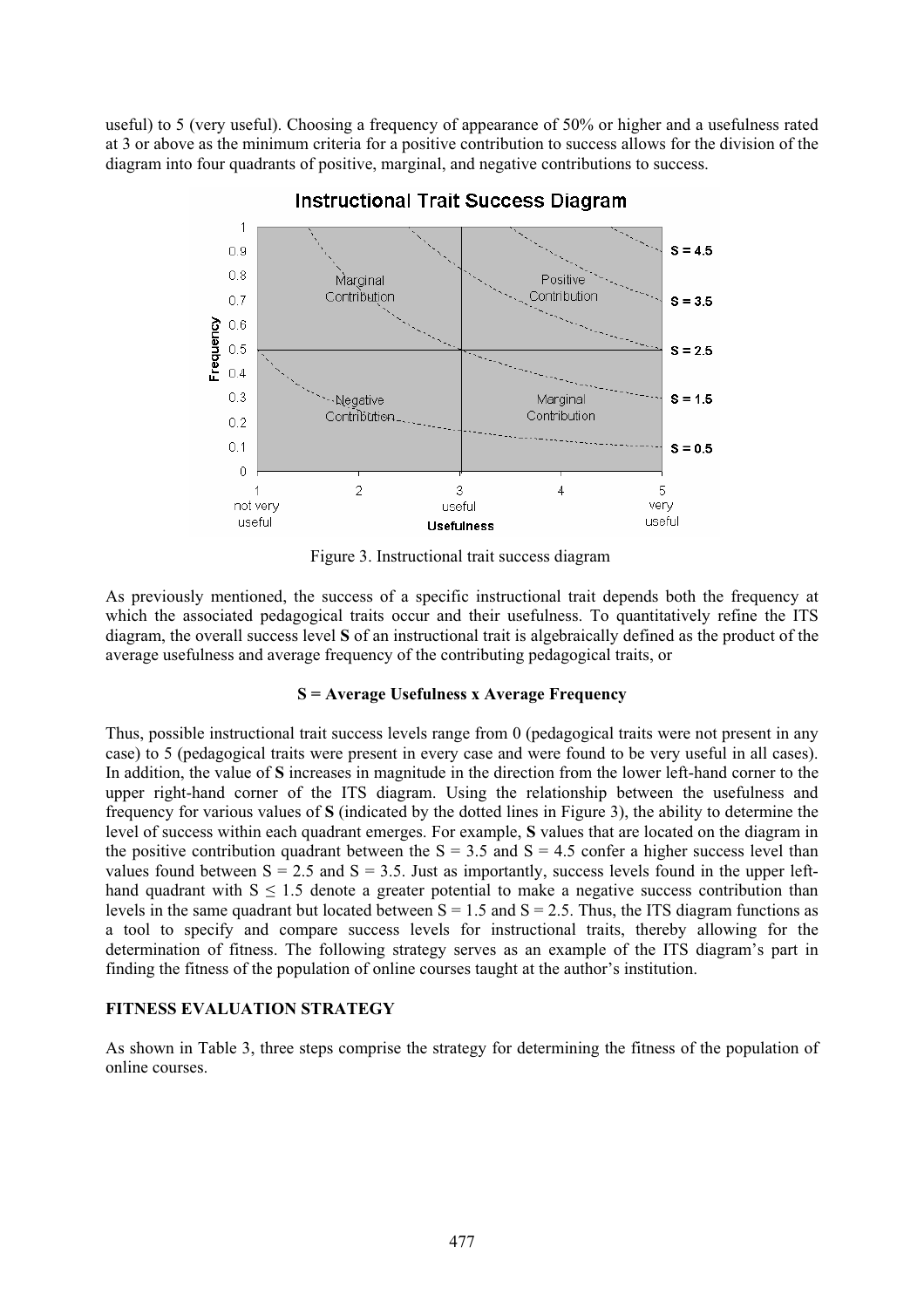Fitness Evaluation Strategy

- 1. Identify those necessary instructional traits in the current population of courses under investigation. In addition, determine the emphasis given to those identified traits in the design of past, current, and anticipated future courses.
- 2. Determine the frequency and usefulness of the pedagogical traits associated with each instructional trait and the success level of the identified instructional traits.
- 3. Evaluate the fitness of the population of courses and list recommendations to improve the fitness.

**Step 1** - Identify those necessary instructional traits in the current population of courses under investigation In addition determine the emphasis given to those traits in the design of past current and investigation. In addition, determine the emphasis given to those traits in the design of past, current, and anticipated future courses.

An online survey of the current online instructors at the author's institution yielded the information necessary to complete this step. In addition to determining the presence of an instructional trait, the survey asked what emphasis this trait was or would be given by the instructor in past, current, and future courses. From a total of 32 current instructors, 25 responded to the survey, with the results shown in Figure 4.



As seen, the Student / Student current courses. In Interactivity data, this instructional trait occurs in at least 68% of addition, this trait is evolving toward a greater than 84% presence in the future.



Survey results Student / Instructor courses and will level in the future. indicate that Interactivity is present in all current online continue at this Initially, only two courses did not have this trait.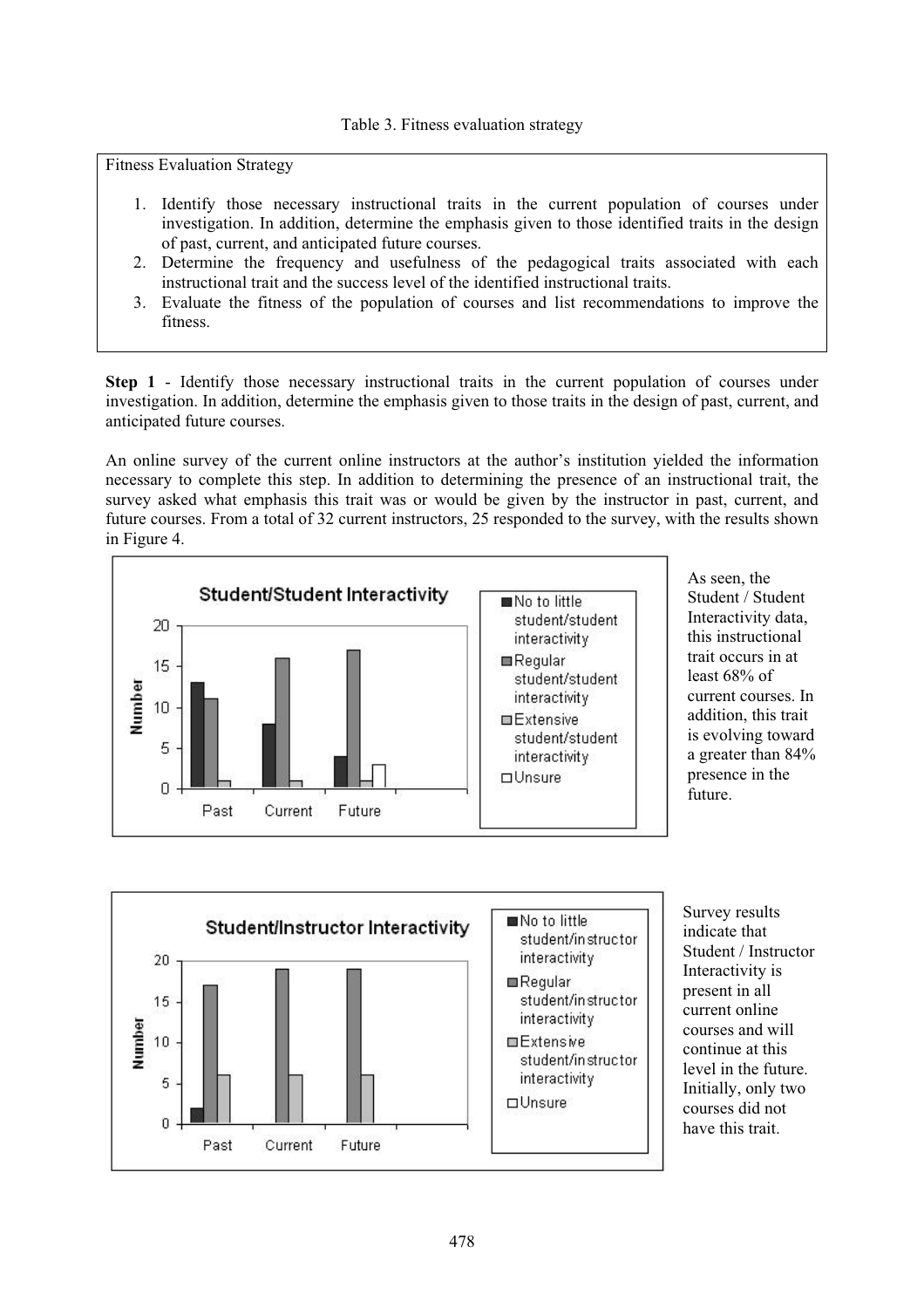

Student / Content present in 79% or number increasing to future. Again, the data trend toward a greater Interactivity data shows this trait more of current courses with the 88% or more in the shows an evolving presence of this trait.



The results for the indicate a presence of future courses, with a this trait in the future. Assessment trait 88% or greater for both current and slight trend toward a higher occurrence of

Figure 4. Evolution of instructional traits

In summation, the four necessary instructional traits occur in greater than 68% of all online courses. Furthermore, the survey results indicate a possible evolution to higher occurrence of the Student/Student, Student/Content, and Assessment traits.

**Step 2** - Determine the frequency and usefulness of the pedagogical traits associated with each **SECONDER THE CONTRACT AND ACCESS** CONTRACT THE **FOREGALIST** INTO ACCESS INTERFERING INSTRUCTIONAL TRAINING INSTRUCTIONAL TRAINING INTERFERING INSTRUCTIONAL TRAINING INTERFERING INSTRUCTIONAL TRAINING INTERFERING IN A LIMI

This step requires the use of the Instructional Trait Success diagram (Figure 3). As previously discussed, the ITS diagram graphically represents the contribution of the pedagogical traits frequency and usefulness to the success level of the instructional traits. A follow-up survey to online instructors gathered the data used for this step. Specifically, the instructors identified the pedagogical traits present in their class or classes and then rated their usefulness on the scale 1 – not very useful, 2, 3 – useful, 4, 5 – very useful. Table 4 shows the results of the follow-up survey, along with the average frequency and usefulness for each trait and the calculated success levels for each instructional trait.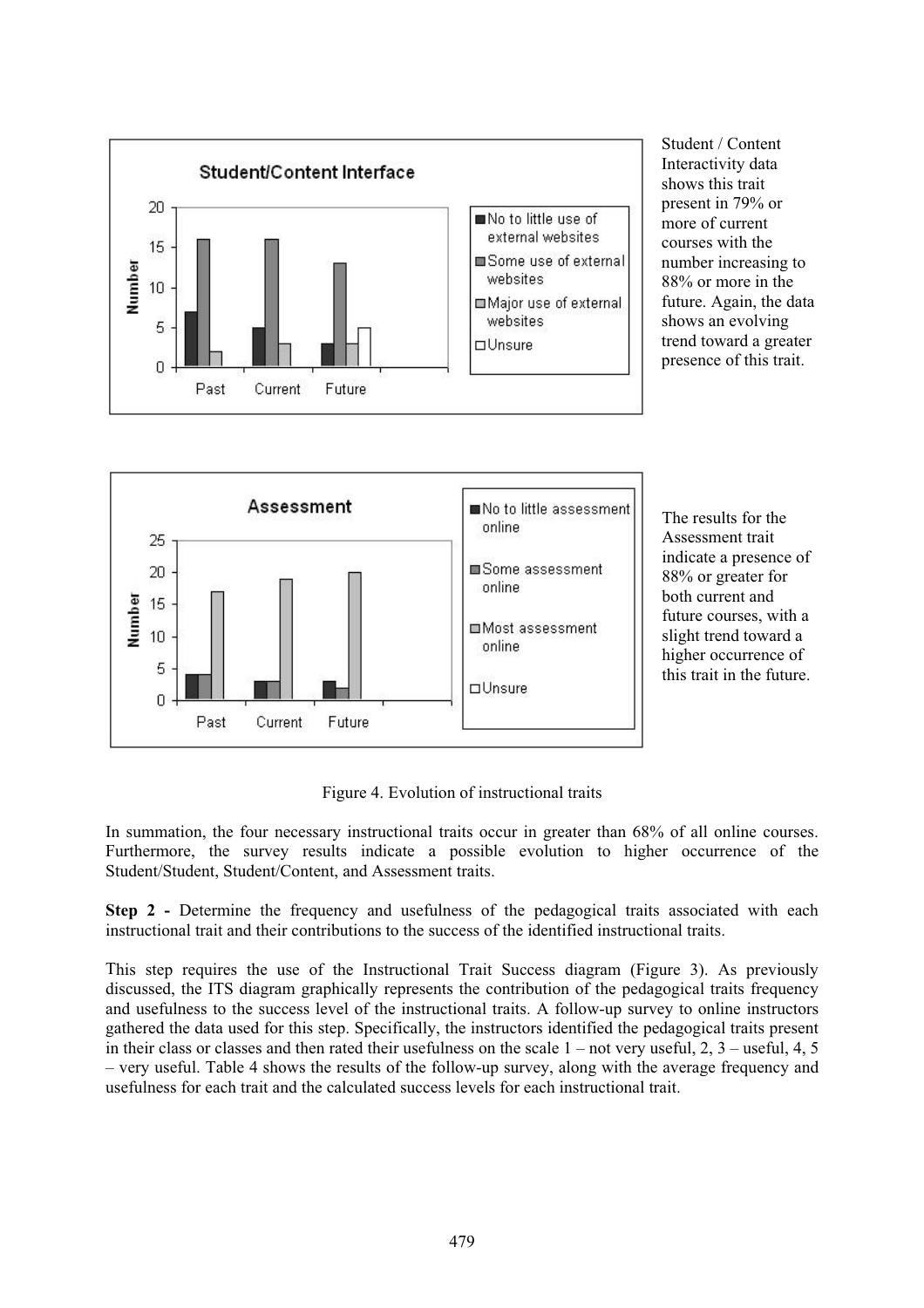| Pedagogical Traits for Student/    |           |            |
|------------------------------------|-----------|------------|
| <b>Student Interactivity Trait</b> |           |            |
|                                    | frequency | Usefulness |
| Threaded discussions               | 0.83      | 3.58       |
| Collaborative group projects       | 0.52      | 2.33       |
| Group problem solving              | 0.39      | 2.78       |
| Resource and information sharing   | 0.87      | 3.16       |
| Peer review of projects or reports | 0.26      | 3.17       |
| Learning style matched activities  | 0.17      | 3.00       |
| Average                            | 0.51      | 3.00       |
| Success level S                    | 1.5       |            |
|                                    |           |            |

Table 4. Pedagogical trait frequency, usefulness, and success data

| frequency | Usefulness |
|-----------|------------|
| 0.96      | 4.72       |
| 0.91      | 3.67       |
| 1.00      | 4.41       |
| 0.91      | 4.00       |
| 0.74      | 3.41       |
| 0.90      | 4.00       |
| 3.6       |            |
|           |            |

| Pedagogical Traits for Student/       |           |            |
|---------------------------------------|-----------|------------|
| Content Interactivity Trait           |           |            |
|                                       | frequency | usefulness |
| PowerPoint (or similar) presentations | 0.83      | 3.79       |
| Audio/visual materials                | 0.65      | 3.80       |
| Interactive simulations               | 0.31      | 3.43       |
| Animations                            | 0.22      | 3.40       |
| Games/puzzles                         | 0.26      | 3.00       |
| Average                               | 0.45      | 3.48       |
| Success level S                       | 16        |            |

| Pedagogical Traits for Student/<br><b>Assessment Trait</b> |           |            |
|------------------------------------------------------------|-----------|------------|
|                                                            | frequency | usefulness |
| Portfolio                                                  | 0.27      | 4.17       |
| Summative assessments                                      | 0.96      | 4.27       |
| Formative assessments                                      | 0.96      | 3.41       |
| Self and peer review                                       | 0.32      | 3.00       |
| Average                                                    | 0.63      | 3.71       |
| Success level S                                            | 2.5       |            |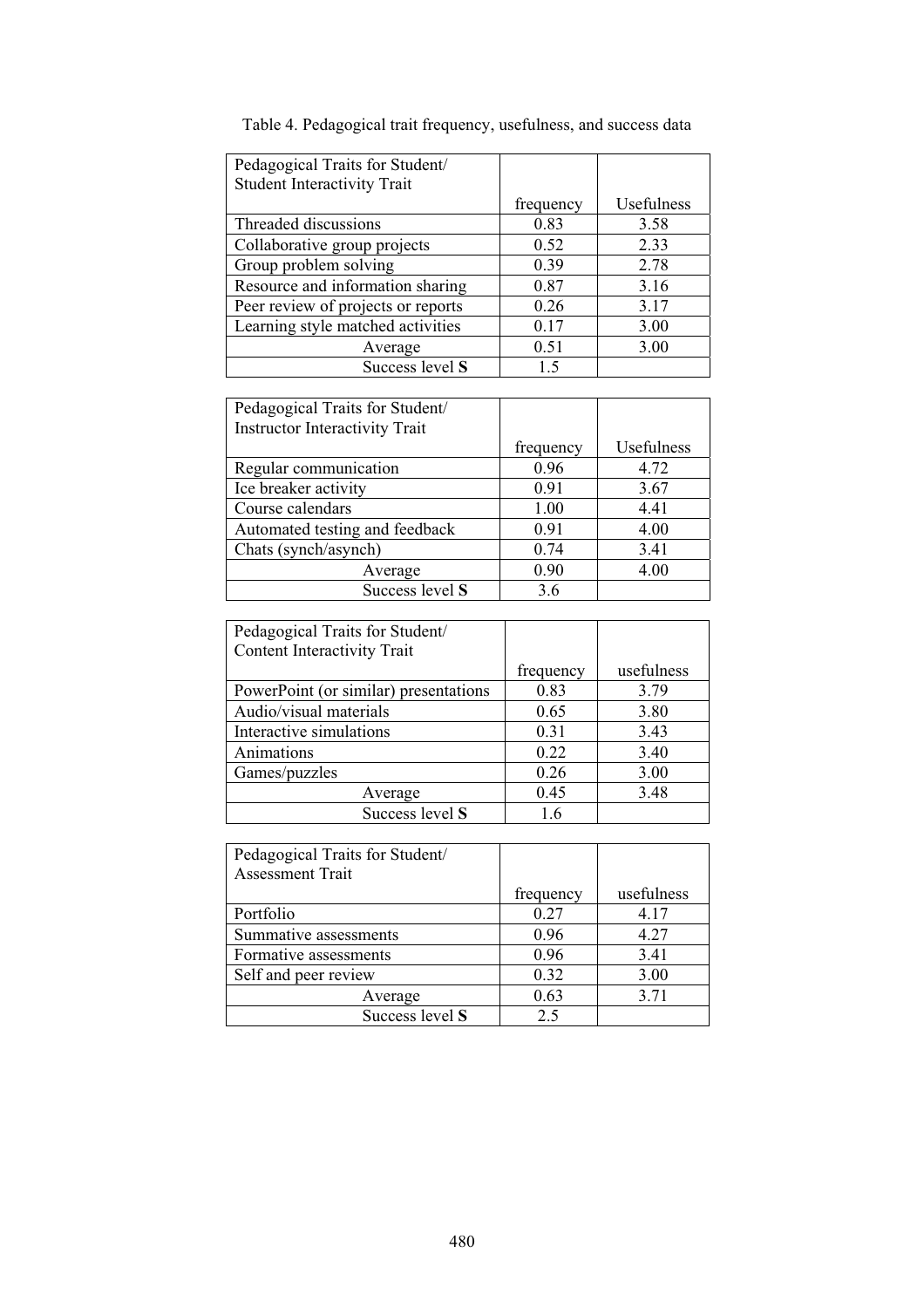Figure 5 shows the plot on the ITS diagram of the average frequency and usefulness values for the pedagogical traits of each instructional trait shown in Table 4.



Figure 5. Online courses instructional trait success diagram

**Step 3** - Evaluate the fitness of the population of courses and list recommendations to improve the fitness.

As seen from the ITS diagram, the pedagogical traits contribute positively to the success of both the Student/Instructor Interactivity and Assessment instructional traits. As mentioned previously, the contribution to success increases approaching the upper right hand corner of the diagram. Thus, the Student/Instructor interactivity trait contributes at a high success level to the overall fitness with the Assessment trait making a moderately positive success contribution. Since the fitness of a population of online courses is the degree to which they are successful in providing learning opportunities in their instructional environments, the success of these two instructional traits confer a moderate to high degree of fitness to the online courses. The use of more portfolios and more frequent and useful self and peer review offers possible ways to further increase the contribution of the Assessment trait to the overall fitness.

Of particular interest are the locations of the Student/Student Interactivity and Student/Content Interactivity success levels. The pedagogical traits associated with these instructional traits make marginal contributions to success and therefore do not contribute either positively or negative to the fitness of the population of courses. The marginal contributions of the Student/Student and Student/Content Interactivity traits offset the moderate to high degree of fitness due to the Student/Instructor Interactivity and Assessment instructional traits resulting in an overall fitness level for the online courses of low to moderate.

Raising the frequency and or usefulness of the associated pedagogical traits provides a possible route to increasing the contributions of the Student/Student and Student/Content Interactivity and improving the overall fitness. In addition, a review of the survey data in Table 5 suggests that an increase in the usefulness of resource and information sharing and an enhancement in both the frequency and usefulness of collaborative group projects, group problem solving, peer review of projects or reports, and learning style matched activities offers a potential path to higher fitness. Similarly, improvement of the Student/Content Interactivity trait success level may require improvements in the frequency and usefulness, when applicable, of interactive simulations, animations, and games/puzzles. For those applicable pedagogical traits of low frequency and or usefulness as previously identified, faculty in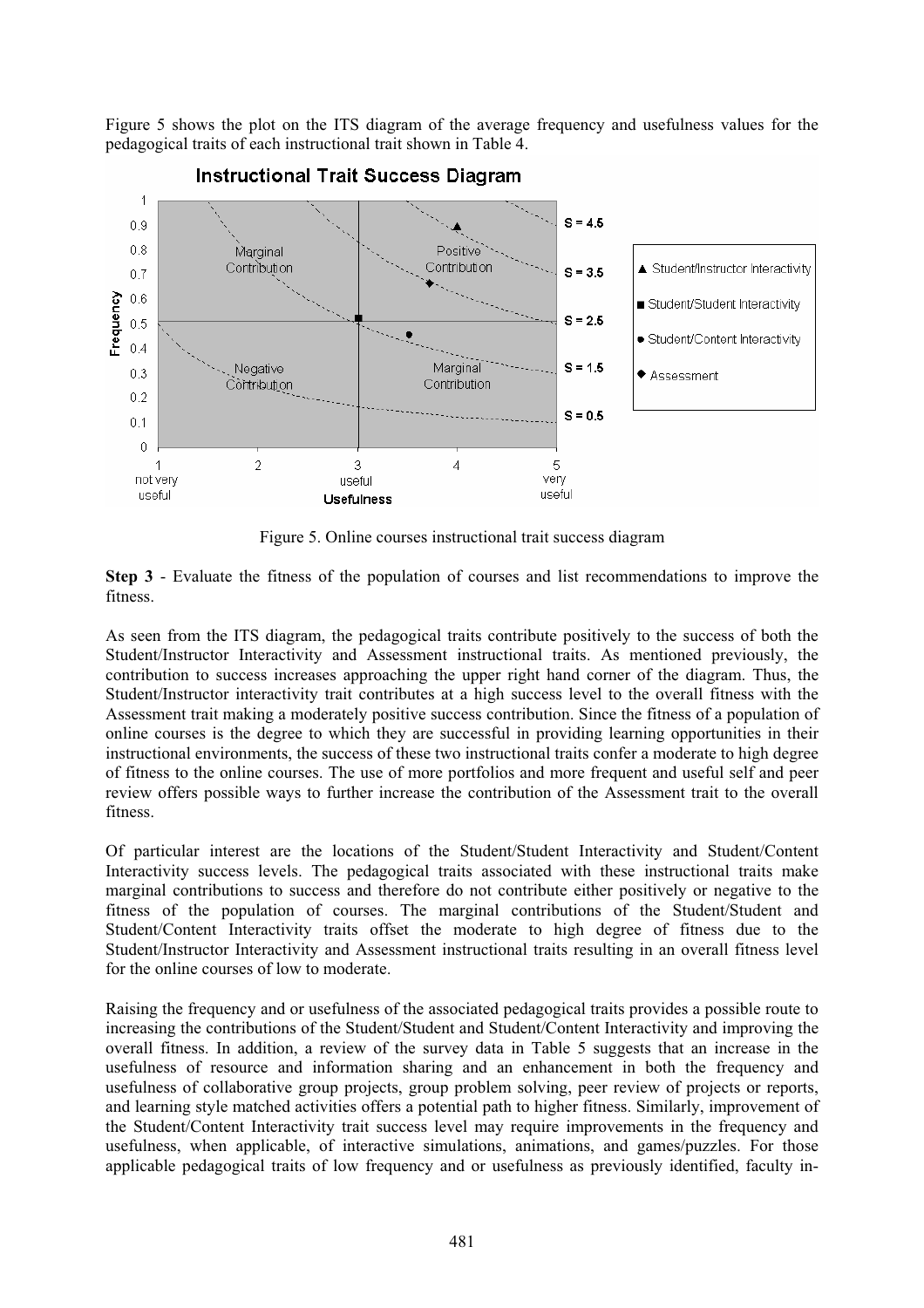service or workshops and mentoring by experienced online faculty present a means to assist in bettering the contributions to success and, therefore, the fitness of the instructional traits in question.

Importantly, the trends in Figure 4 toward more inclusion of student/instructor and student/content interactivity present the possibility of increased contributions to the success of these instructional traits. Survey comments offered by instructors, such as

*"… I gained more confidence in handling things online. I also wanted to get some group work started to simulate classroom discussions and activities … As the course matured, I was able to find more materials and more course related websites … I [now] require live chats … More current and updated materials available … I reworked the course so that all student questions would be answered in the syllabus …Part of the beauty of my traditional courses is the student-student interactions. That was lacking from my online courses, so I made changes to rectify that …Quite frankly, I wanted to design something that relieved my workload – answering redundant questions via emails, etc. …More sites with good/reliable information … moved to an online video lecture format that is prepared and delivered via CD-ROM to reduce long download times …",* 

suggest that the contributions of these traits to the overall fitness has the potential to improve as the skills of the instructors improve. In the same sense, the consistently high occurrence of both the Student/Instructor Interactivity and Assessment traits found in Table 4 suggest that there has been greater time for the associated pedagogical traits to evolve and contribute at higher levels to the success and fitness.

Furthermore, not all pedagogical traits listed in Table 2 are applicable to all courses. The comment by one instructor "*The amount of student/student interaction depends upon the course. In one course I don't require any at this point. In another, regular forum participation is a required component of the course*" is indicative of this variable applicability. For example, the use of interactive simulations may occur with a high frequently and usefulness in a physics course, yet are not applicable or even available for a mathematics course. However, the lack of interactive simulations in mathematics may provide an opportunity for their development in such courses where they are not currently found. In addition, a decrease in a particular trait contribution may occur, as evidenced by the instructor comment that student/student interactivity was "*too difficult and time consuming to monitor*".

Survey comments also reveal other pedagogical traits that work well in courses. Instructor review of assignments prior to due dates and reflection papers to identify important concepts and applications may possibly contribute to the success of the Assessment instructional trait. Instructor-provided examples are another very useful pedagogical trait that may contribute to the success of the Student/Content Interactivity trait.

From the above discussion, three factors which affect the previously determined low to moderate overall fitness level for the online courses emerge: 1) the evolving abilities and needs of the instructors, 2) the applicability of certain traits, and 3) the possibility of useful pedagogical traits other than those listed in Table 2. These factors suggest that the results shown in Table 4 may represent a lower limit of success levels in the population of online courses and not an complete measure of success.

The fitness evaluation strategy described here now may be adapted to determine the fitness of an individual course.

#### **EVALUATING THE FITNESS OF INDIVIDUAL COURSES EVALUATING THE FITNESS OF INDIVIDUAL COURSES**

The fitness of the online Astronomy course taught by the author provides an example of the application of the previously discussed evaluation process to an individual course. Table 5 illustrates the results of the first two steps of the evaluation strategy by showing the pedagogical traits present, the supporting activities used to develop these traits and the frequency and usefulness values of these activities (shown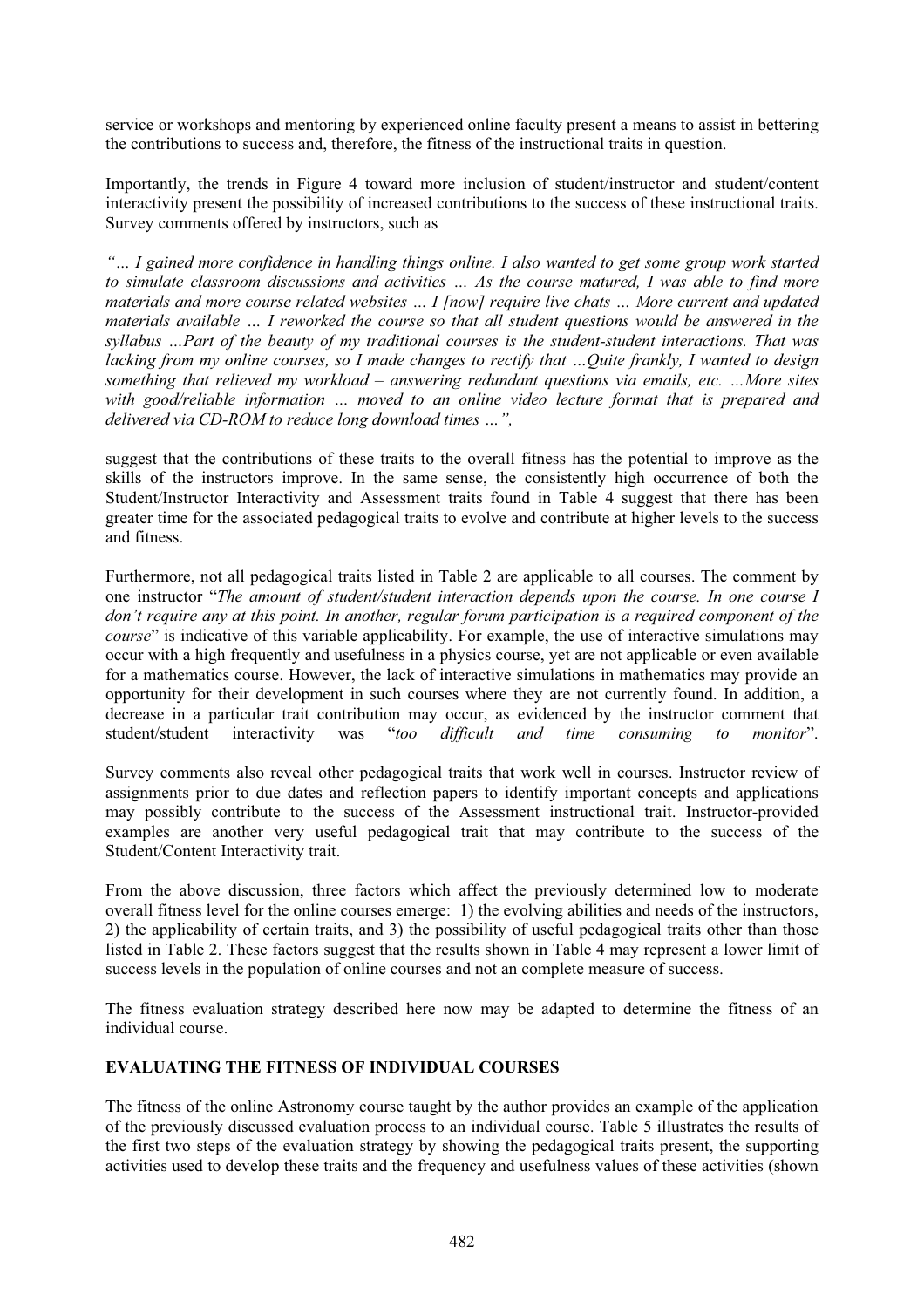in parenthesis). The following adaptations must be made when evaluating the information found in the table.

- 1) An online survey completed by students in the course, not the instructor, determined the frequency and usefulness data for those activities supporting the pedagogical traits of individual courses**.**
- 2) Two or more pedagogical traits may address a particular supporting activity and a particular activity may support more than one pedagogical trait. Such is the case as shown in Table 5 for group essays, external websites, weekly homework, and quizzes. In these cases, the average frequency and usefulness calculation included all the supporting activities.
- 3) A supporting activity present in a course automatically has a frequency equal to 1 as indicated in the table. This has the effect of causing potentially large increases in strength values. Furthermore, if a trait is not present, required, or applicable, the frequency is equal to 0 and large decreases in calculated strength levels are possible. Therefore, the success level values **S** extended over a range from minimum values determined by the inclusion of all non-present traits shown in Table 5 to maximum values found using only those traits present.

| <b>Instructional Traits</b> | Pedagogical Traits                                    | <b>Supporting Activity</b>                                   | S range      |
|-----------------------------|-------------------------------------------------------|--------------------------------------------------------------|--------------|
| Interactivity               |                                                       |                                                              |              |
| Student/Student             | threaded discussions                                  | group essays $(1/3.4)$                                       | $0.85 - 3.4$ |
|                             | collaborative group projects<br>group problem solving | group essays $(1/3.4)$<br>not present $(0/0)$                |              |
|                             | resource/information sharing                          | not present $(0/0)$                                          |              |
|                             | peer review of projects/reports                       | group essays $(1/3.4)$                                       |              |
|                             | learning style matched activities                     | not present $(0/0)$                                          |              |
| Student/Instructor          | regular communication                                 | weekly updates/homework<br>(1/4.6) / (1/4.3)                 | $2.8 - 4.0$  |
|                             | ice breaker activity                                  | not present $(0/0)$                                          |              |
|                             | course calendars                                      | timeline $(1/4.9)$                                           |              |
|                             | automated testing and feedback                        | quizzes $(1/4.3)$                                            |              |
|                             | chats (synch/asynch)                                  | synchronous chats (0.68/3.4)                                 |              |
| Student/Content             | PowerPoint (or similar)                               | PowerPoint tutorials $(1/4.2)$                               | $2.2 - 3.5$  |
|                             | audio/visual materials<br>interactive simulations     | external websites (0.93/3.5)<br>external websites (0.93/3.5) |              |
|                             | animations                                            | external websites (0.93/3.5)                                 |              |
|                             | games/puzzles                                         | not present $(0/0)$                                          |              |
| Assessment                  | portfolio                                             | not present $(0/0)$                                          | $2.8 - 4.0$  |
|                             | summative assessments                                 | online exams/group essays                                    |              |
|                             |                                                       | (1/4.4)/(1/3.4)                                              |              |
|                             | formative assessments                                 | weekly quizzes/homework<br>(1/4.3)/(1/4.3)                   |              |
|                             | self and peer review                                  | group essays $(1/3.4)$                                       |              |
|                             |                                                       |                                                              |              |

Table 5. Individual course pedagogical trait frequency, usefulness, and success level data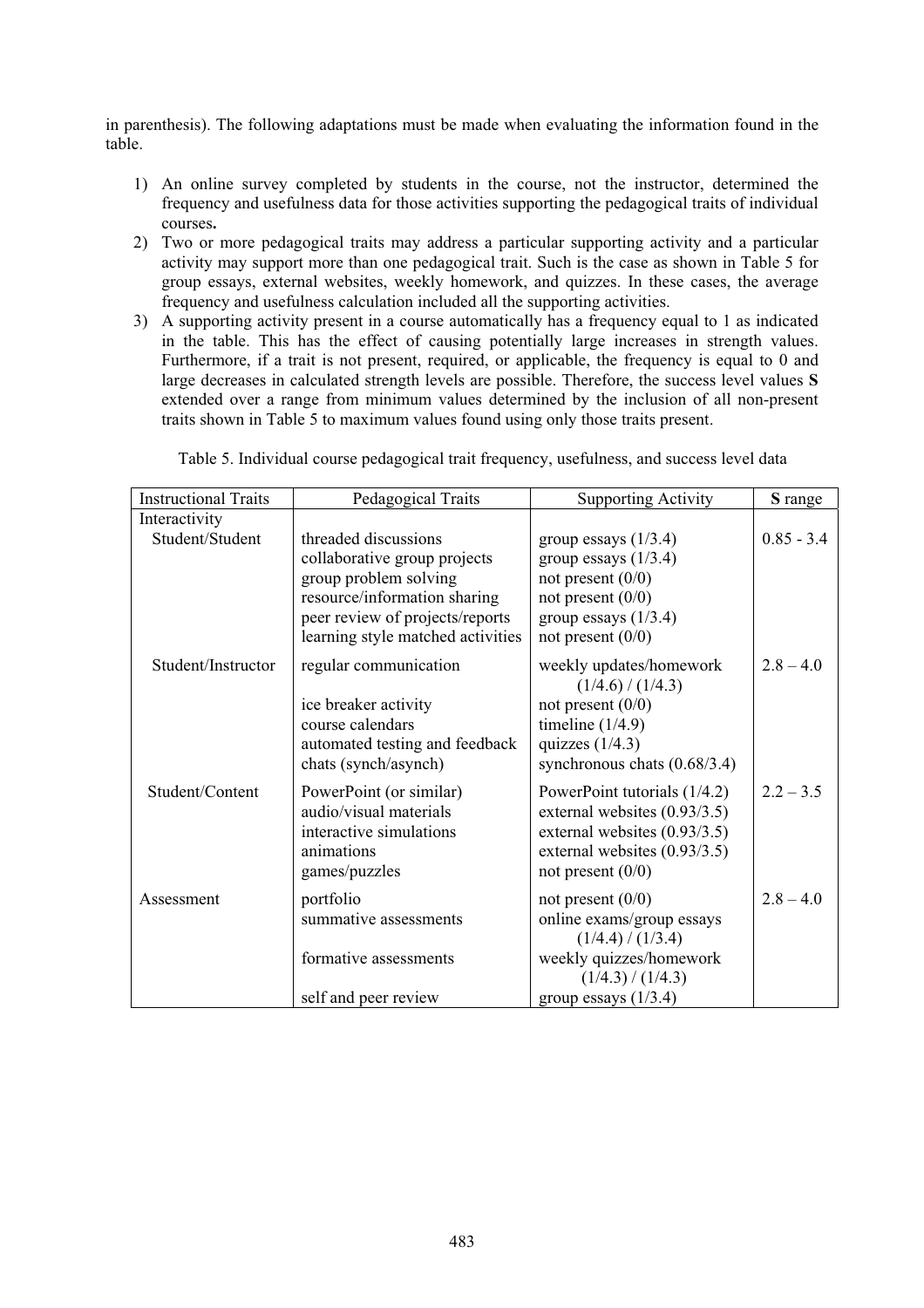When graphed, the information in Table 5 results in an ITS diagram for the course, as shown in Figure 6.



Figure 6. Individual course instructional trait success diagram

The fitness evaluation strategy now proceeds to the final step. The results as indicated in the diagram are similar to those seen in Figure 5 for the population of online courses. The Student/Instructor Interactivity and Assessment success level values suggest a moderate to high degree of fitness for the course. The inclusion of course calendars and portfolios are the only additional supporting activities that may improve the success levels. Similarly, the incorporation of games or puzzles as supporting activities suggests a way to increase the strength level of the Student/Content Interactivity trait. However, the wide success level range for the Student/Student Interactivity trait weakens the contribution to the course fitness, as was the case in the total online population of courses. Thus, the outcome of the assessment is a low to moderate overall fitness level determination for the course.

As highlighted in Table 5, the source of this weakness is two-fold – the absence of several supporting activities and moderate success levels for those supporting activities present in the course. Hence, the use of group problem solving, resource/information sharing, and learning style matched supporting activities at success levels above 3.5 suggests the most direct way to improve the success level of the Student/Student Interactivity trait and thus the fitness of the entire course. In addition, improvements in the fitness levels of existing supporting activities (threaded discussion, collaborative group projects, and peer review of projects/reports) are also crucial for increasing the trait success and, in turn, the overall course fitness level.

#### **CONCLUSIONS CONCLUSIONS**

Adapting ideas from evolutionary biology, this paper demonstrates a strategy for assessing the fitness of a population of online courses by evaluating the success of pedagogical traits in supporting necessary instructional traits. In carrying out this assessment, areas of improvement in the success of traits emerge. In particular,

- $\bullet$  The results show the student/instructor interactivity and assessment instructional traits provide a high degree of fitness resulting from moderate to high success levels of the pedagogical traits.
- - Conversely, the contribution of the pedagogical traits supporting the student/student interactivity and student/content instructional traits reflect the low levels of success of the